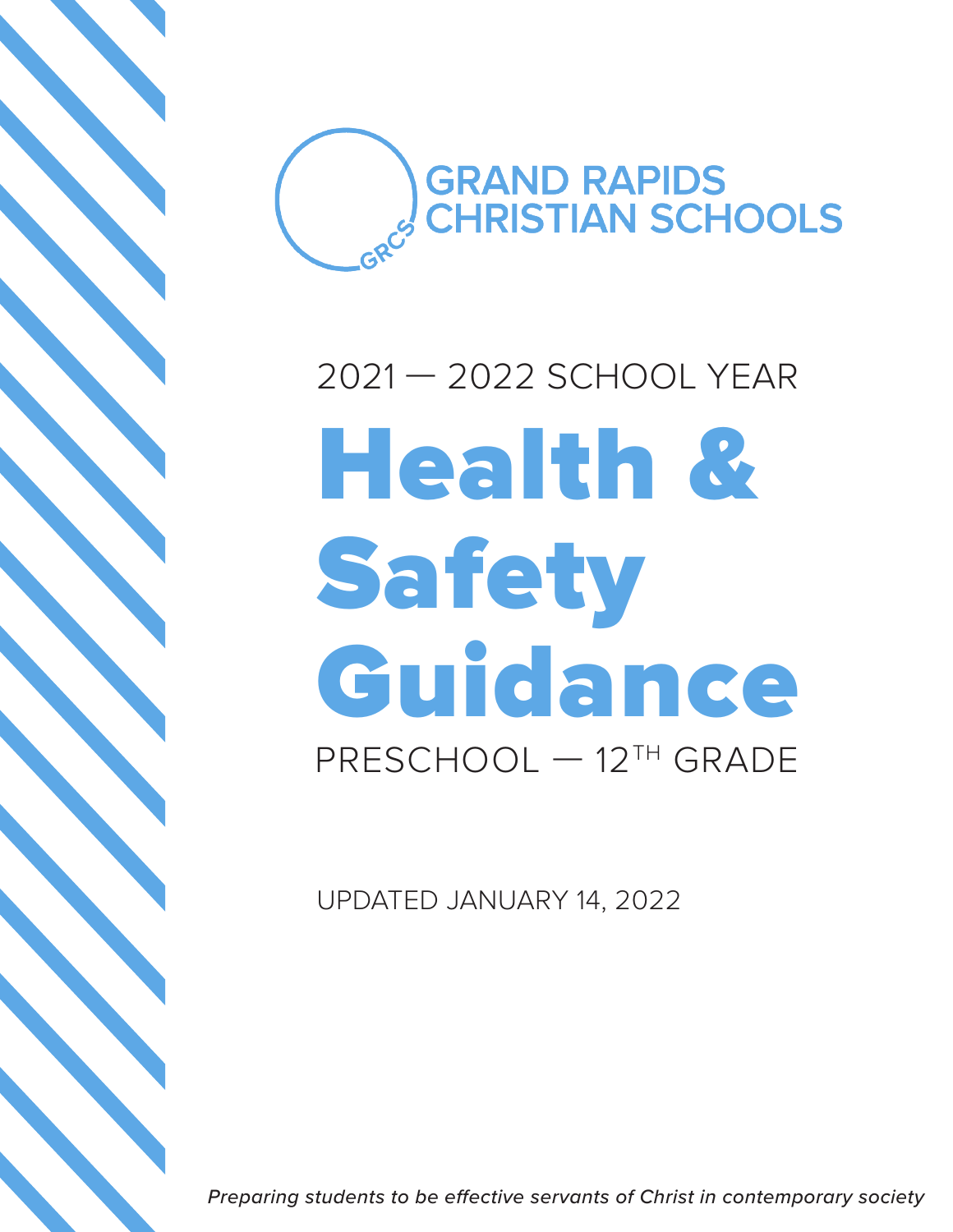# Introduction

This document shall serve as the health and safety guidance for Grand Rapids Christian Schools (GRCS) for the 2021-2022 school year. This guidance is based upon our belief that all students deserve equal access to in-person learning and is guided by our increased understanding of COVID-19, its limited spread in our mitigated school settings, current national and local data and research, and increased vaccination rates. Preschool and Latchkey programs that operate in licensed facilities are required to adhere to LARA regulations. The guidance provided in this document may be updated at any time if revisions are made to the Michigan Department of Health and Human Services (MDHHS) guidance for schools.

To support schools throughout the school year, GRCS will provide general parameters and guidance concerning quarantine and isolation activities for positive COVID-19 cases and close contacts, testing, and other health and safety-related issues. Our primary goal is to ensure a safe and responsible approach to full in-person learning while providing schools with the tools they need to navigate and appropriately prepare for the school year.

Schools are encouraged to communicate the health and safety policies and practices to their school communities early and often. GRCS will maintain open communication with local and state health officials regarding any changes in federal and state guidance, vaccine updates, and other critical information required to make informed decisions to prioritize the safety of students and staff in our schools.

Schools remain one of the safest places for students, teachers, and school staff with regard to mitigating COVID-19 exposure. Our goal is to give all students the opportunity for safe, in-person learning five days a week. GRCS will determine if/how services and educational programming will be provided if a student must remain home for short periods of time due to illness, isolation, or quarantine.

GRCS recognizes that COVID-19 is not fully behind us and that it will likely remain a reportable communicable disease throughout the coming school year. However, the landscape of the coming school year is a bit different than last year. Several emergency orders and mandates have been lifted and are currently replaced with recommendations. We also have a vaccine offering protection to those 5 years of age and older. Consequently:

- Many of the protocols instituted last year remain essential to protect students and staff and to ensure that our schools operate at full capacity and without outbreaks that could disrupt in-person education.
- This will be a year where targeted mitigation strategies will help us navigate toward a postpandemic world in which COVID-19 is less impactful on student learning than it has been for the past 22 months.

As we have reviewed the current recommendations from various local, state, and federal health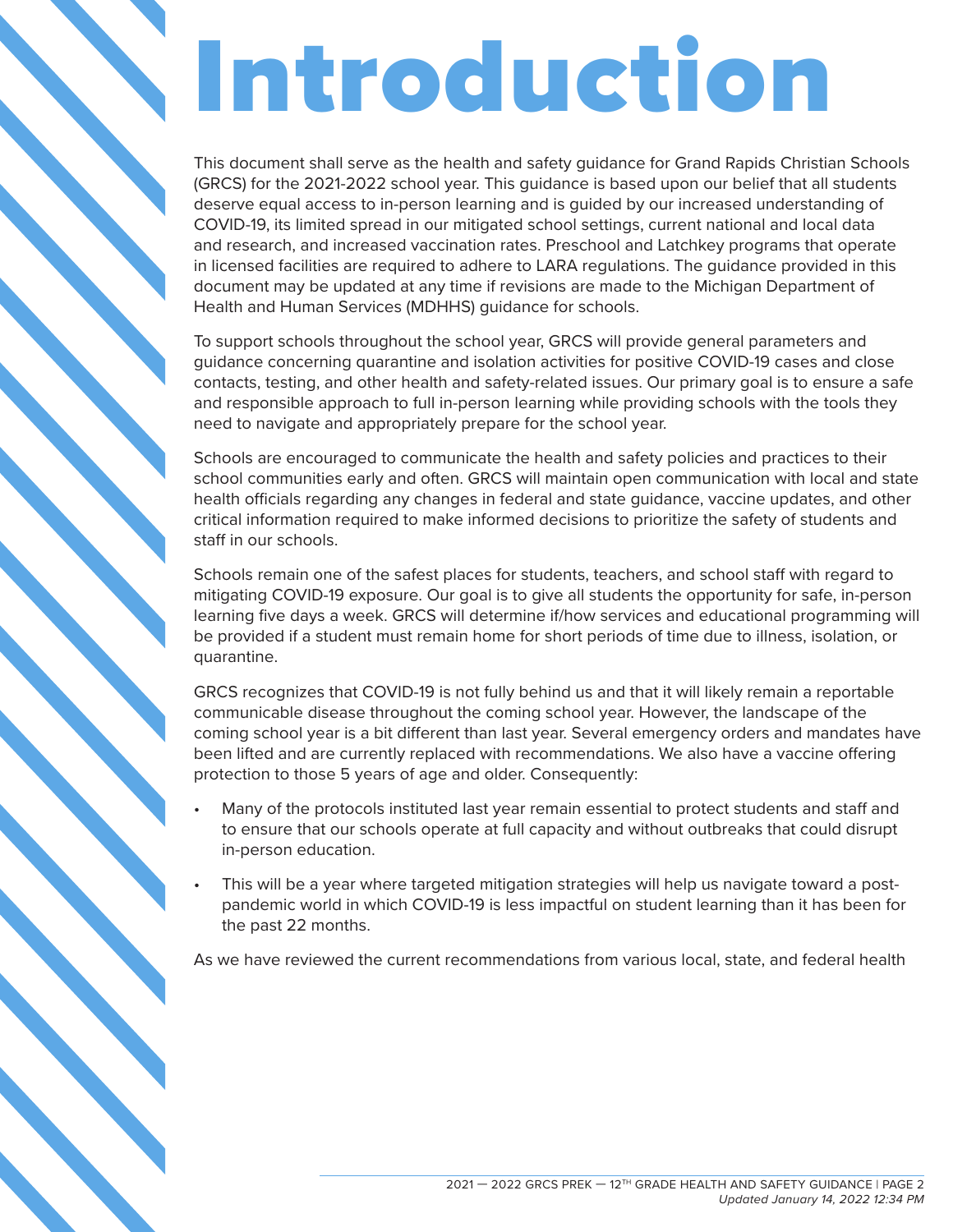#### Introduction continued

agencies, we note the following:

- The CDC has placed a strong emphasis on layered mitigation strategies.
- MDHHS has informed school administrators to consider multiple factors when making decisions about implementing layered strategies, including the level of community COVID-19 transmission and data on the percentage of COVID-19 vaccination within a specific region.
- Kent County has a higher vaccination rate than the state as a whole, which provides a base protection layer that reduces the spread of COVID in our community,

Based on most recent information we have obtained from the CDC, MDHHS, and KCHD, the mitigation strategies Grand Rapids Christian Schools will implement for the start of the 2021-2022 school year are found below. We will implement the following Health and Safety Protocols as outlined in this document.

We will continue to be in close communication with KCHD about the metrics in our community, monitor all orders and guidance issued by MDHHS, and review CDC COVID-19 prevention strategies. Factors that will be regularly monitored include:

- Level of community transmission of COVID-19
- COVID-19 vaccination coverage in the community and among eligible students and staff
- COVID-19 outbreaks of increasing threats at school and the surrounding community.

*Note: Preschool and Kids Care (before and aftercare) programs that operate in licensed facilities are required to adhere to LARA regulations.* The strategies listed above may change if new guidance or public health orders are issued. We will communicate any updates to you as they become available over the next weeks and months.

Please join me in praying for your child(ren), our staff, and our schools as we start this new school year. God was with us, guiding and protecting us throughout the past year, and we are confident in the hope that we will once again witness His presence in the year to come as, together, we prepare students to be effective servants of Christ in contemporary society.

Quet

Tom DeJonge Superintendent | Grand Rapids Christian Schools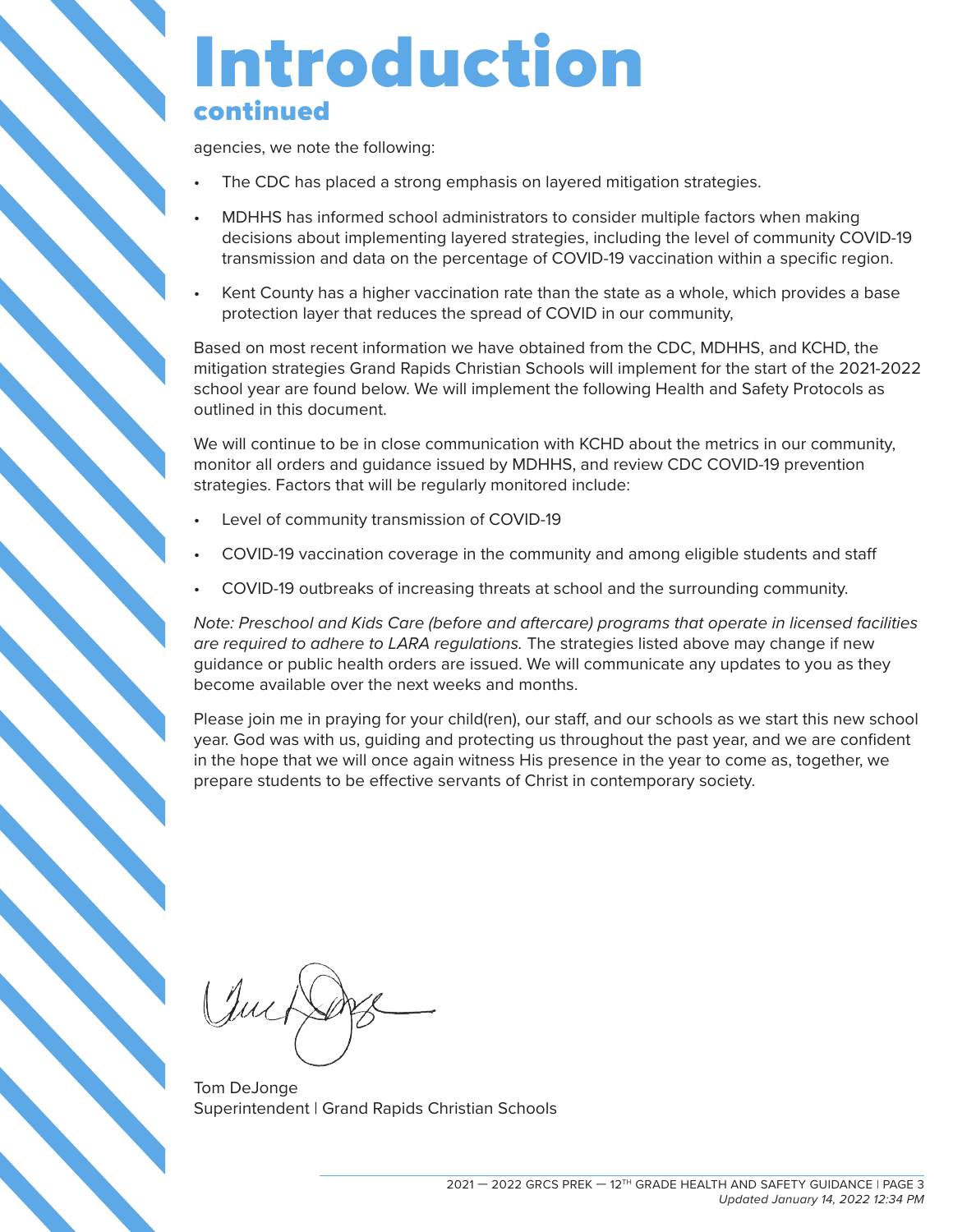## Vaccinations

- Vaccination against COVID-19 is not required, but Grand Rapids Christian Schools strongly encourages vaccination for eligible students and staff.
- The expectations of length of quarantine differ for vaccinated vs. unvaccinated individuals. Therefore, an employee or student may be required to provide proof of their vaccination status to determine appropriate quarantine if they are in close contact with a positive case of COVID-19.
- According to the CDC, vaccination is currently the leading public health prevention strategy in battling the COVID-19 pandemic.
- The CDC and MDHHS state that one way to protect the health of children is to ensure that all eligible populations in a household are fully vaccinated against COVID-19.

#### Student Vaccination Status Request

- Public schools are able to obtain information on the students who are fully vaccinated based on their residence in their assigned public school attendance area. However, as a Christian school that enrolls students from *multiple attendance areas*, Grand Rapids Christian Schools *is not able to obtain that same information*. Though we believe that a high percentage of our eligible students *have been fully vaccinated*, we have no way of knowing that for sure or who is vaccinated.
- Therefore, in that context, Grand Rapids Christian Schools asks parents of students 5 years of age and older to *submit their child's current COVID vaccination status using the form linked below*.
- Having that information *significantly assists* our administrative team at each building with contact tracing. The CDC's current guidelines do not require quarantining students who are fully vaccinated, even if they are determined to be a close contact. The information, therefore, enables us to do *all we can to avoid disrupting in-person education* by unnecessarily quarantining or isolating students who are a close contact.
- Be assured that this information will be held in strict confidence and used for the purpose of limiting unnecessary learning interruptions and *only in the event decisions need to be made about quarantine or isolation.*

**Student Vaccination Information**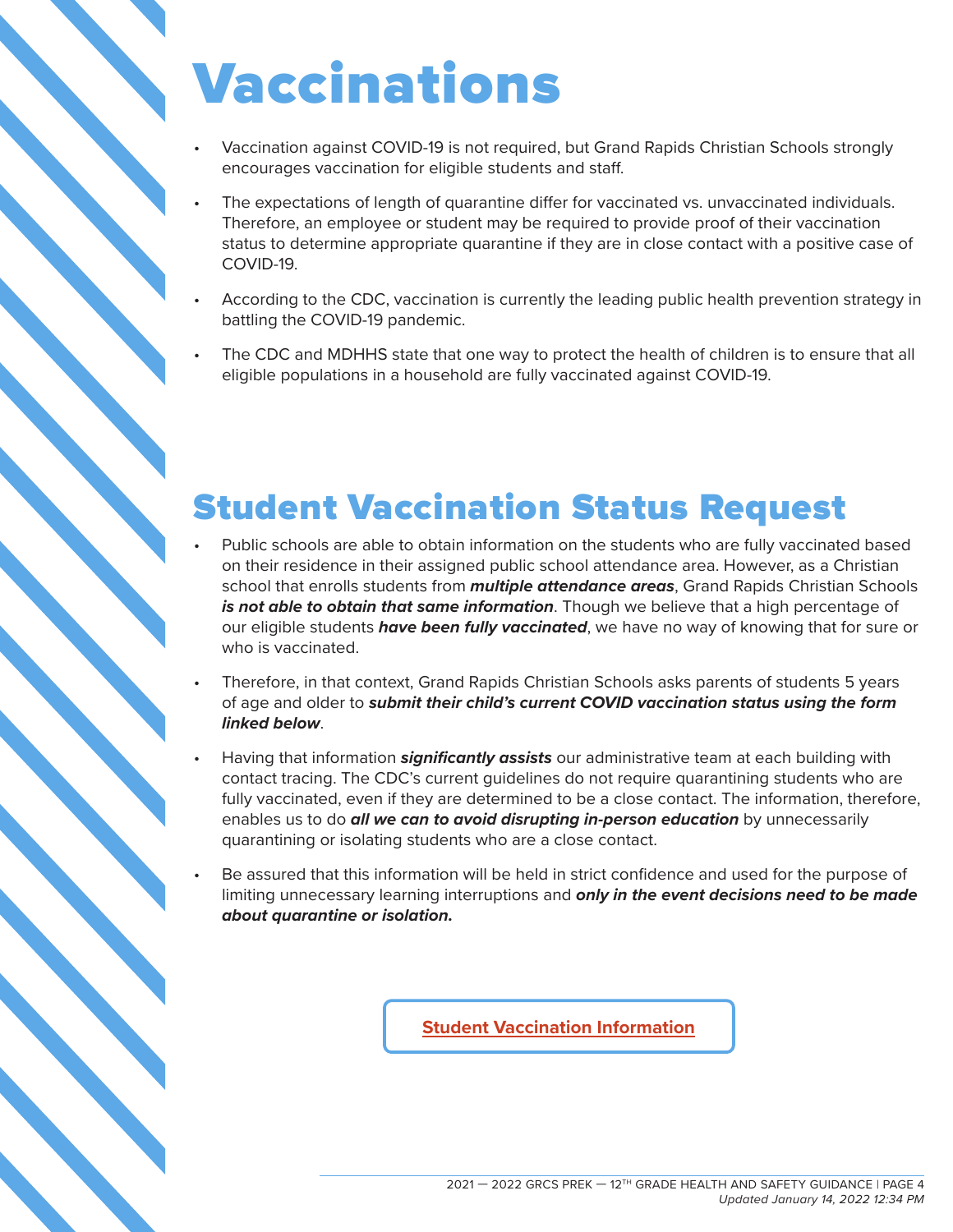#### Personal Protective Equipment (PPE)

- Grand Rapids Christian Schools shall ensure that people in pre-kindergarten consistently and properly wear a facial covering while inside any enclosed building or structure of the institution.
- Grand Rapids Christian Schools shall ensure that all persons, regardless of vaccination status, providing service to any persons in pre-kindergarten properly and consistently wear a facial covering while inside any enclosed building or structure of the institution.
- K—12th grade staff are strongly ecouraged to wear a facial covering if they are fully vaccinated. Any unvaccinated staff member is required to wear a mask, with the exception of a saff member with a medical exemption.

This shall not apply to the following persons:

- Persons in the act of eating or drinking.
- Persons with developmental conditions of any age attending school for whom it has been demonstrated that the use of a face covering would inhibit the person's access to education. These are limited to persons with an Individualized Education Plan, Section 504 Plan, Individualized Healthcare Plan, or equivalent.
- Vaccinated teachers who are working with children who are hard of hearing or students with developmental conditions who benefit from facial cues.
- Persons who have a medical reason confirmed in writing from a Medical Doctor (MD) or Doctor of Osteopathic Medicine (DO) currently licensed to practice medicine in the State of Michigan.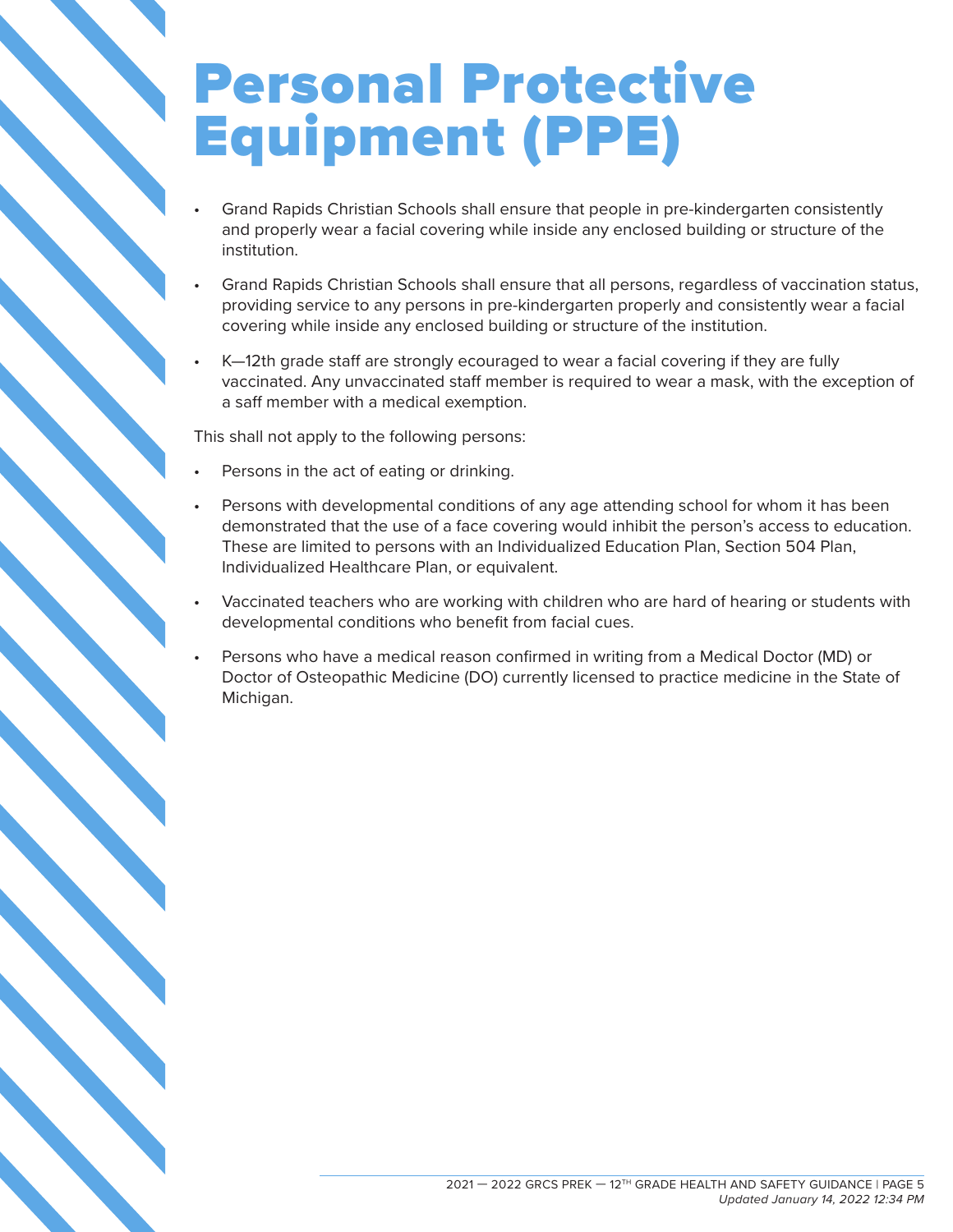## **Hygiene**

- GRCS will continue teaching handwashing, respiratory etiquette, and good hygiene habits.
- Hand hygiene and disinfection are foundational public health tools that have historically prevented the spread of communicable diseases. GRCS will provide supplies to support healthy hygiene behaviors.
- Faculty and staff will teach and reinforce proper handwashing with soap and water for at least 20 seconds and/or the safe use of hand sanitizer that contains at least 60% alcohol. Staff and students will be educated on how to cough and sneeze into their elbows or to cover with a tissue. Used tissues will be thrown in the trash and hands washed immediately using proper hand hygiene techniques.

## Cleaning & Environment

- Throughout last year, GRCS instituted strict and scheduled cleaning regimens.
- GRCS will continue to institute these protocols with the exception of those that have been determined by our health officials to have not been effective in mitigating the spread of the virus and are no longer necessary.
- Schools will clean and disinfect high-touch surfaces including student worktables and desks daily.
- The use of physical barriers, such as plexiglass shields, is no longer recommended, per the CDC. Plastic desk shields, cleaning desks hourly, and disinfecting students' hands when returning from the playground are three examples of last year's protocols that we will not continue.
- Teachers and staff will open doors and windows, use child-safe fans in classrooms, and open or crack windows in buses to improve air circulation as long as doing so does not pose a safety risk.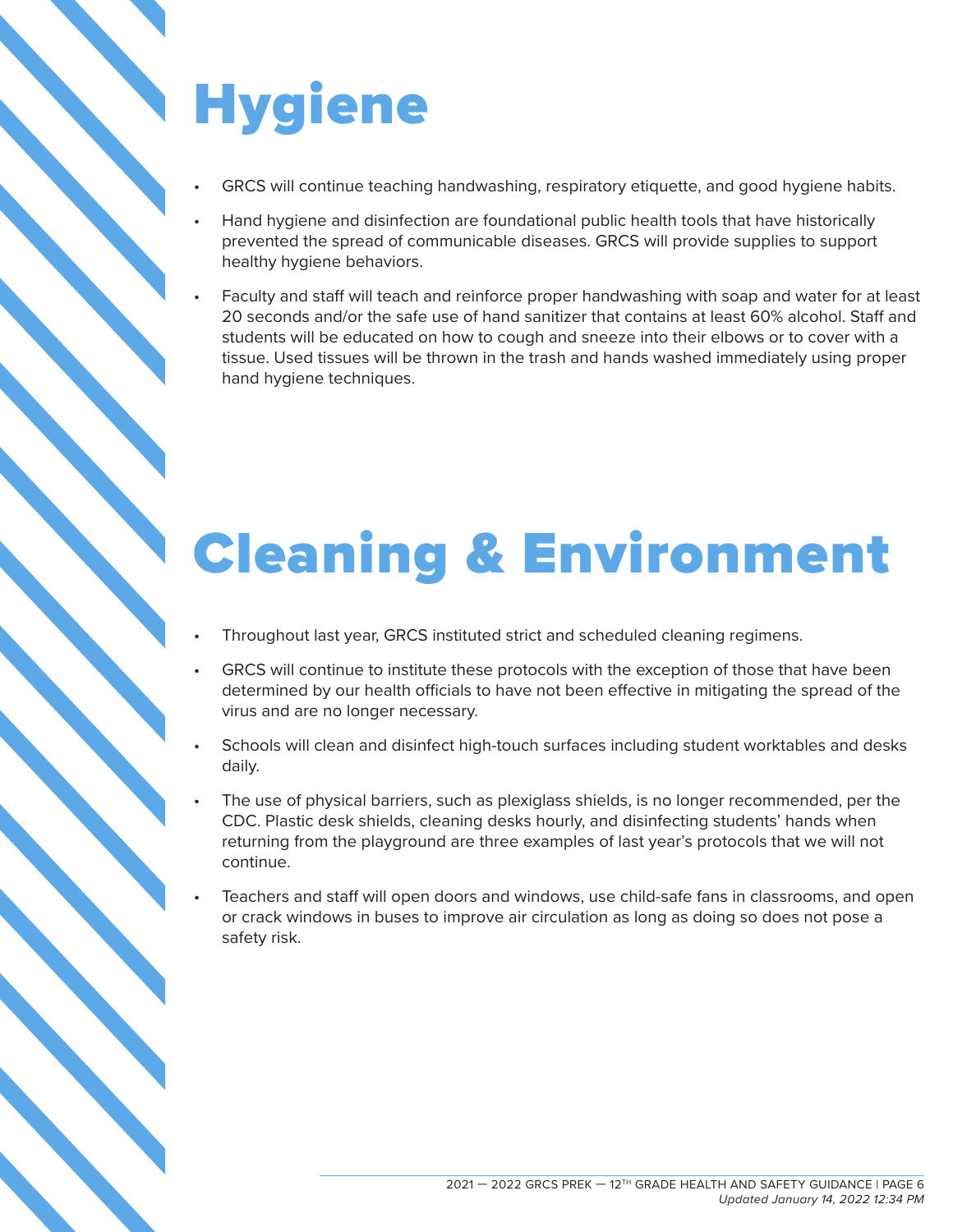#### Spacing, Movement, & Access

- The CDC recommends maintaining a range of 3-6 feet of physical distance between students within classrooms.
- As we did last year, GRCS is committed to maintaining at least 3 and up to 6 feet between students wherever possible.
- Teachers will maintain seating charts with assigned student seats as much as possible to assist with contact tracing when necessary.
- School visitors may enter the school building, but limits will be considered and determined by each school. A log of all visitors is required. Logs will document the date, contact information, and arrival/departure times.
- Unvaccinated guests are required to wear a mask while inside school buildings.

#### Screening Students and Staff and Testing Protocols

- At this time, school-based testing protocols are available to parents for their children.
- While the daily health screener is no longer required for students and staff, it is vitally important that parents/guardians monitor their children for symptoms of infectious illness every day through home-based symptom screening. This approach relies on students and their caregivers to identify when the student might have symptoms of infectious illness.
- Students who are sick or displaying symptoms of infectious illness should not attend school and seek medical care when necessary.
- Staff members should monitor their health for symptoms of infectious illness every day.
- Staff who are sick or displaying symptoms of infectious illness should remain home and seek medical care when necessary.
- Schools will post symptom identification signage at the entrance(s) of their building.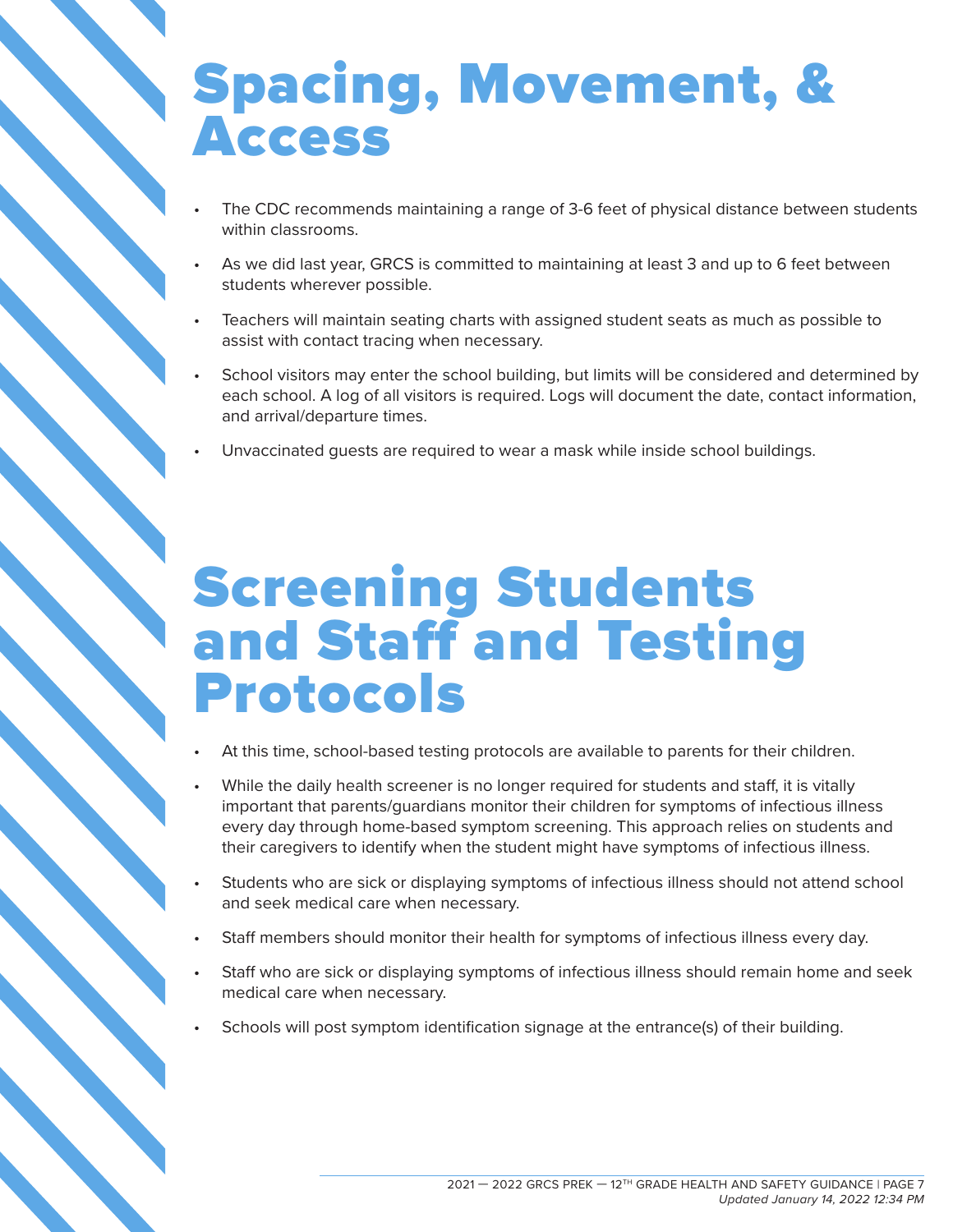#### Responding to Positive COVID-19 Cases and Close Contacts

- GRCS may continue to report positive cases to KCHD and collaborate with them to identify and trace close contacts to a COVID-19 positive individual.
- Students and staff who test positive for COVID-19 regardless of vaccination status must isolate.
- GRCS will notify families of the presence of any laboratory positive or clinically diagnosed cases of COVID-19 in the classroom and/or school to encourage closer observation for any symptoms at home.

#### Busing and Student Transportation

- Per the order issued by the CDC on January 29, 2021, masks are still required to be worn by all people while on public transportation, which includes school buses, both public and private. Therefore students will be required to wear masks when riding GRCS, GRPS, and RPS buses.
- There are no capacity restrictions for school transportation for the 2021-2022 school year.
- It is recommended that household members sit together in the same seat when possible.
- It is recommended that schools continue to create distance between children on school buses.
- Bus personnel should continue to maintain seating charts with assigned student seats as much as possible to assist with case investigation and contact tracing when needed.
- Bus windows should be opened to improve ventilation when it does not create a safety hazard.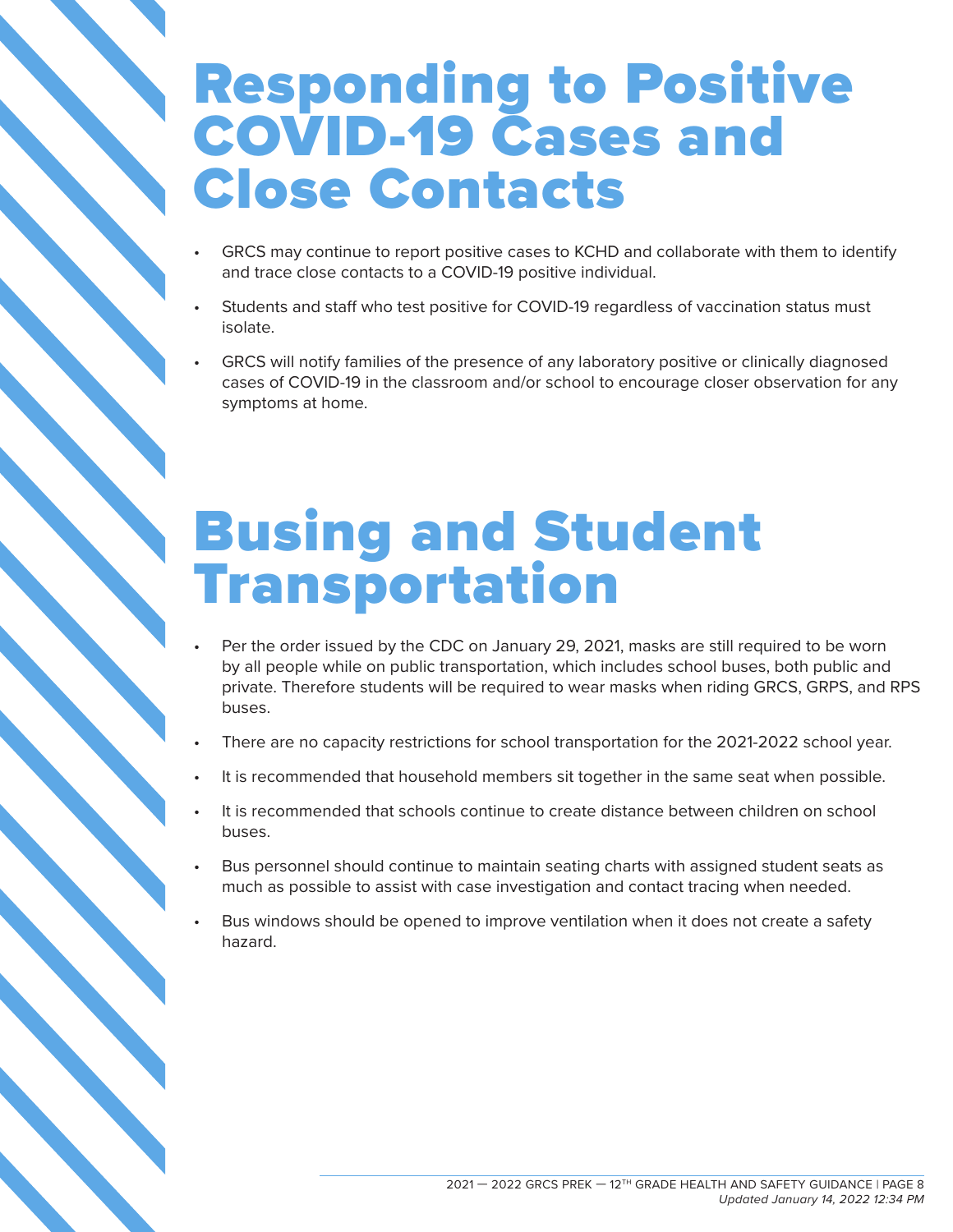### Athletics

- At this time, there are no COVID-19 related restrictions or requirements for athletics.
- Updated guidance from MHSAA will be followed by the Grand Rapids Christian Schools Athletic Department.

#### Gatherings & Extracurricular Activities

- It is recommended that three feet of distance is maintained between individuals during indoor dining.
- Non-liturgical group gatherings and extracurricular activities are allowed unless local health data changes and deem them unsafe.
- Field trips may resume.

#### Mental and Social-Emotional Health

- GRCS will foster an environment of Christian charity and respect for others' decisions regarding vaccination status and the use of masks.
- GRCS personnel will continue to monitor the mental, social, academic, emotional, and spiritual well-being of all students and staff, providing intervention, assistance, and support when needed.